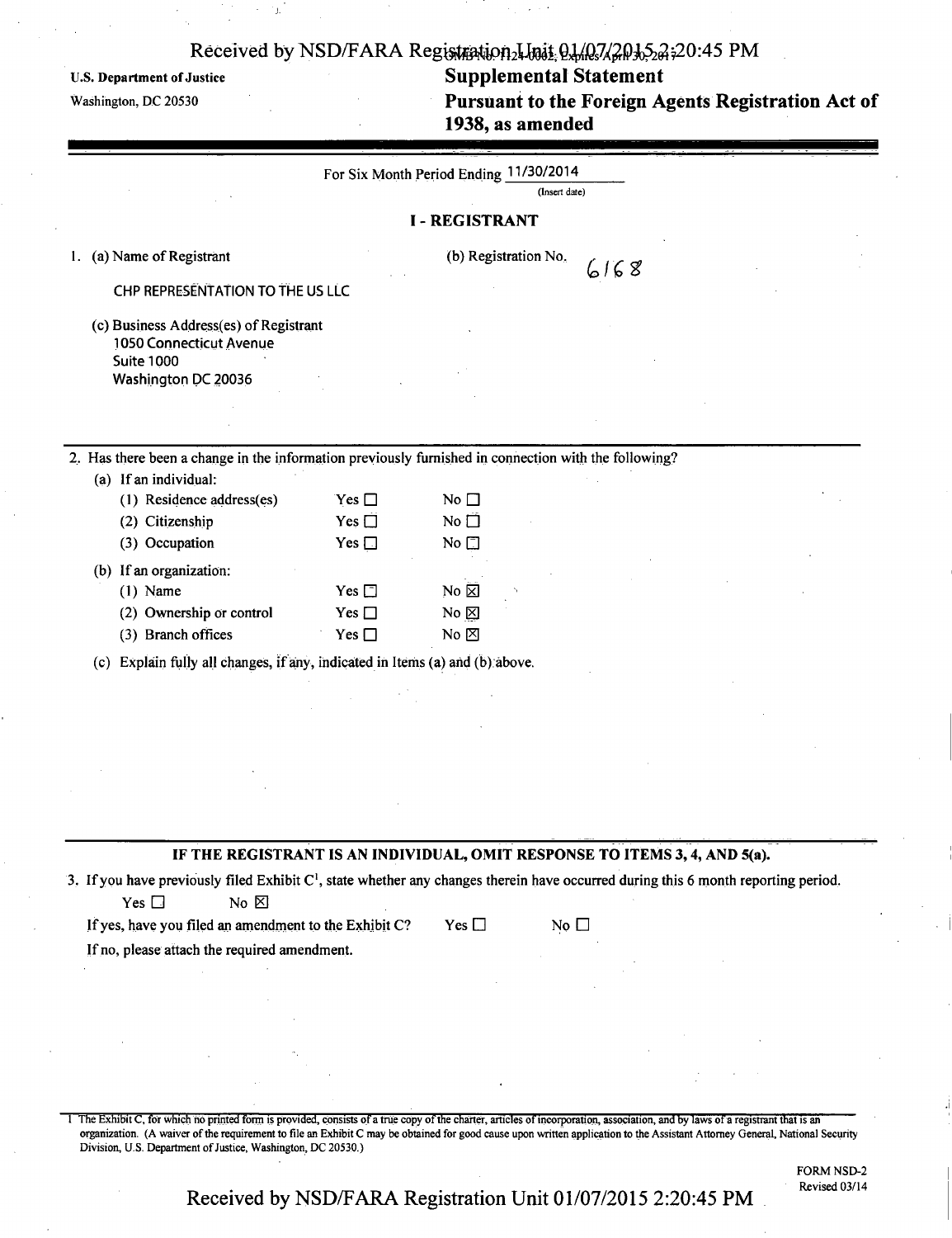# **Received by NSD/FARA Registration Unit 01/07/2015 2:20:45 PM**

(PAGE 2)

|               | 4. (a) Have any persons ceased acting as partners, officers, directors or similar officials of the registrant during this 6 month reporting period?                                                                                                                                                                                     |                              |                |                       |
|---------------|-----------------------------------------------------------------------------------------------------------------------------------------------------------------------------------------------------------------------------------------------------------------------------------------------------------------------------------------|------------------------------|----------------|-----------------------|
| Yes $\Box$    | No $\boxtimes$                                                                                                                                                                                                                                                                                                                          |                              |                |                       |
|               | If yes, furnish the following information:                                                                                                                                                                                                                                                                                              |                              |                |                       |
| Name          |                                                                                                                                                                                                                                                                                                                                         | Position                     |                | Date Connection Ended |
|               |                                                                                                                                                                                                                                                                                                                                         |                              |                |                       |
|               |                                                                                                                                                                                                                                                                                                                                         |                              |                |                       |
|               |                                                                                                                                                                                                                                                                                                                                         |                              |                |                       |
| Yes $\Box$    | (b) Have any persons become partners, officers, directors or similar officials during this 6 month reporting period?<br>No $\boxtimes$                                                                                                                                                                                                  |                              |                |                       |
|               | If yes, furnish the following information:                                                                                                                                                                                                                                                                                              |                              |                |                       |
| Name          | Residence Address                                                                                                                                                                                                                                                                                                                       | Citizenship                  | Position       | Date Assumed          |
|               |                                                                                                                                                                                                                                                                                                                                         |                              |                |                       |
|               |                                                                                                                                                                                                                                                                                                                                         |                              |                |                       |
|               |                                                                                                                                                                                                                                                                                                                                         |                              |                |                       |
|               | 5. (a) Has any person named in Item 4(b) rendered services directly in furtherance of the interests of any foreign principal?                                                                                                                                                                                                           |                              |                |                       |
| Yes $\square$ | No $\n  \n\n$                                                                                                                                                                                                                                                                                                                           |                              |                |                       |
|               | If yes, identify each such person and describe the service rendered.                                                                                                                                                                                                                                                                    |                              |                |                       |
|               |                                                                                                                                                                                                                                                                                                                                         |                              |                |                       |
|               |                                                                                                                                                                                                                                                                                                                                         |                              |                |                       |
|               |                                                                                                                                                                                                                                                                                                                                         |                              |                |                       |
|               | (b) During this six month reporting period, has the registrant hired as employees or in any other capacity, any persons who rendered<br>or will render services to the registrant directly in furtherance of the interests of any foreign principal(s) in other than a clerical or<br>secretarial, or in a related or similar capacity? | Yes $\Box$<br>No $\boxtimes$ |                |                       |
| Name          | Residence Address                                                                                                                                                                                                                                                                                                                       | Citizenship                  | Position       | Date Assumed          |
|               |                                                                                                                                                                                                                                                                                                                                         |                              |                |                       |
|               |                                                                                                                                                                                                                                                                                                                                         |                              |                |                       |
|               |                                                                                                                                                                                                                                                                                                                                         |                              |                |                       |
|               |                                                                                                                                                                                                                                                                                                                                         |                              |                |                       |
|               | (c) Have any employees or individuals, who have filed a short form registration statement, terminated their employment or<br>connection with the registrant during this 6 month reporting period?                                                                                                                                       | Yes $\Box$                   | No $\boxtimes$ |                       |
|               | If yes, furnish the following information:                                                                                                                                                                                                                                                                                              |                              |                |                       |
| Name          |                                                                                                                                                                                                                                                                                                                                         | Position or Connection       |                | Date Terminated       |
|               |                                                                                                                                                                                                                                                                                                                                         |                              |                |                       |
|               |                                                                                                                                                                                                                                                                                                                                         |                              |                |                       |
|               | (d) Have any employees or individuals, who have filed a short form registration statement, terminated their connection with any foreign                                                                                                                                                                                                 |                              |                |                       |
|               | principal during this 6 month reporting period?                                                                                                                                                                                                                                                                                         | No $\boxtimes$<br>Yes $\Box$ |                |                       |
|               | If yes, furnish the following information:                                                                                                                                                                                                                                                                                              |                              |                |                       |
| Name          | Position or Connection                                                                                                                                                                                                                                                                                                                  | Foreign Principal            |                | Date Terminated       |
|               |                                                                                                                                                                                                                                                                                                                                         |                              |                |                       |
|               |                                                                                                                                                                                                                                                                                                                                         |                              |                |                       |
|               |                                                                                                                                                                                                                                                                                                                                         |                              |                |                       |
| Yes $\Box$    | 6. Have short form registration statements been filed by all of the persons named in Items $5(a)$ and $5(b)$ of the supplemental statement?<br>No $\boxtimes$                                                                                                                                                                           |                              |                |                       |
|               | If no, list names of persons who have not filed the required statement.                                                                                                                                                                                                                                                                 |                              |                |                       |
| N/A           |                                                                                                                                                                                                                                                                                                                                         |                              |                |                       |
|               | $\mathcal{L}^{\text{max}}_{\text{max}}$                                                                                                                                                                                                                                                                                                 |                              |                |                       |
|               |                                                                                                                                                                                                                                                                                                                                         |                              |                |                       |
|               |                                                                                                                                                                                                                                                                                                                                         |                              |                |                       |
|               |                                                                                                                                                                                                                                                                                                                                         |                              |                |                       |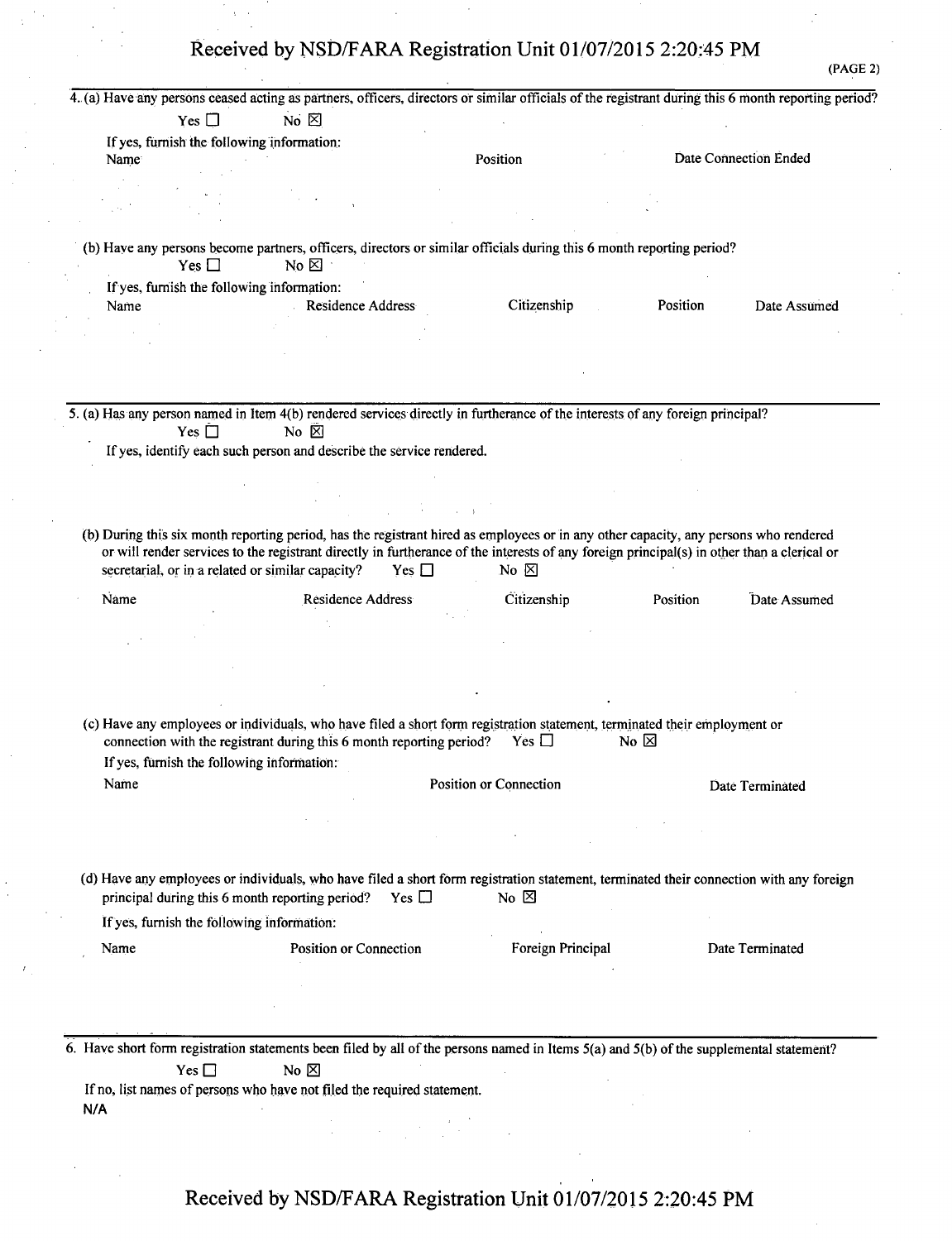| (PAGE 3 |  |
|---------|--|
|---------|--|

| 7. Has your connection with any foreign principal ended during this 6 month reporting period?                                                                                                                                                               | Yes $\Box$                       | No $\boxtimes$ |
|-------------------------------------------------------------------------------------------------------------------------------------------------------------------------------------------------------------------------------------------------------------|----------------------------------|----------------|
| If yes, furnish the following information:                                                                                                                                                                                                                  |                                  |                |
| Foreign Principal                                                                                                                                                                                                                                           | Date of Termination              |                |
|                                                                                                                                                                                                                                                             |                                  |                |
|                                                                                                                                                                                                                                                             |                                  |                |
|                                                                                                                                                                                                                                                             |                                  |                |
|                                                                                                                                                                                                                                                             |                                  |                |
|                                                                                                                                                                                                                                                             |                                  |                |
|                                                                                                                                                                                                                                                             |                                  |                |
| 8. Have you acquired any new foreign principal(s) <sup>2</sup> during this 6 month reporting period?                                                                                                                                                        | Yes $\Box$                       | No $\boxtimes$ |
| If yes, furnish th following information:                                                                                                                                                                                                                   |                                  |                |
| Name and Address of Foreign Principal(s)                                                                                                                                                                                                                    | Date Acquired                    |                |
|                                                                                                                                                                                                                                                             |                                  |                |
|                                                                                                                                                                                                                                                             |                                  |                |
|                                                                                                                                                                                                                                                             |                                  |                |
|                                                                                                                                                                                                                                                             |                                  |                |
|                                                                                                                                                                                                                                                             |                                  |                |
|                                                                                                                                                                                                                                                             |                                  |                |
|                                                                                                                                                                                                                                                             |                                  |                |
| reporting period.<br>We only represent CHP - Republican People's Party from Turkey                                                                                                                                                                          |                                  |                |
|                                                                                                                                                                                                                                                             |                                  |                |
|                                                                                                                                                                                                                                                             |                                  |                |
|                                                                                                                                                                                                                                                             |                                  |                |
|                                                                                                                                                                                                                                                             |                                  |                |
|                                                                                                                                                                                                                                                             |                                  |                |
|                                                                                                                                                                                                                                                             |                                  |                |
| Exhibit A <sup>3</sup><br>Yes $\Box$<br>No $\square$                                                                                                                                                                                                        |                                  |                |
| Exhibit B <sup>4</sup><br>Yes $\Box$<br>No $\square$                                                                                                                                                                                                        |                                  |                |
| If no, please attach the required exhibit.                                                                                                                                                                                                                  |                                  |                |
| (b) Have there been any changes in the Exhibits A and B previously filed for any foreign principal whom you                                                                                                                                                 |                                  |                |
| represented during this six month period?                                                                                                                                                                                                                   | No $\boxtimes$<br>Yes $\Box$     |                |
| If yes, have you filed an amendment to these exhibits?                                                                                                                                                                                                      | No $\bar{\Box}$<br>Yes $\square$ |                |
| If no, please attach the required amendment.                                                                                                                                                                                                                |                                  |                |
| 9. In addition to those named in Items 7 and 8, if any, list foreign principal(s) <sup>2</sup> whom you continued to represent during the 6 month<br>10. (a) Have you filed exhibits for the newly acquired foreign principal(s), if any, listed in Item 8? |                                  |                |

3 The Exhibit A, which is filed on Form NSD-3, sets forth the information required to be disclosed concerning each foreign principal.

4 The Exhibit B, which is filed on Form NSD-4, sets forth the information concerning the agreement or understanding between the registrant and the foreign principal.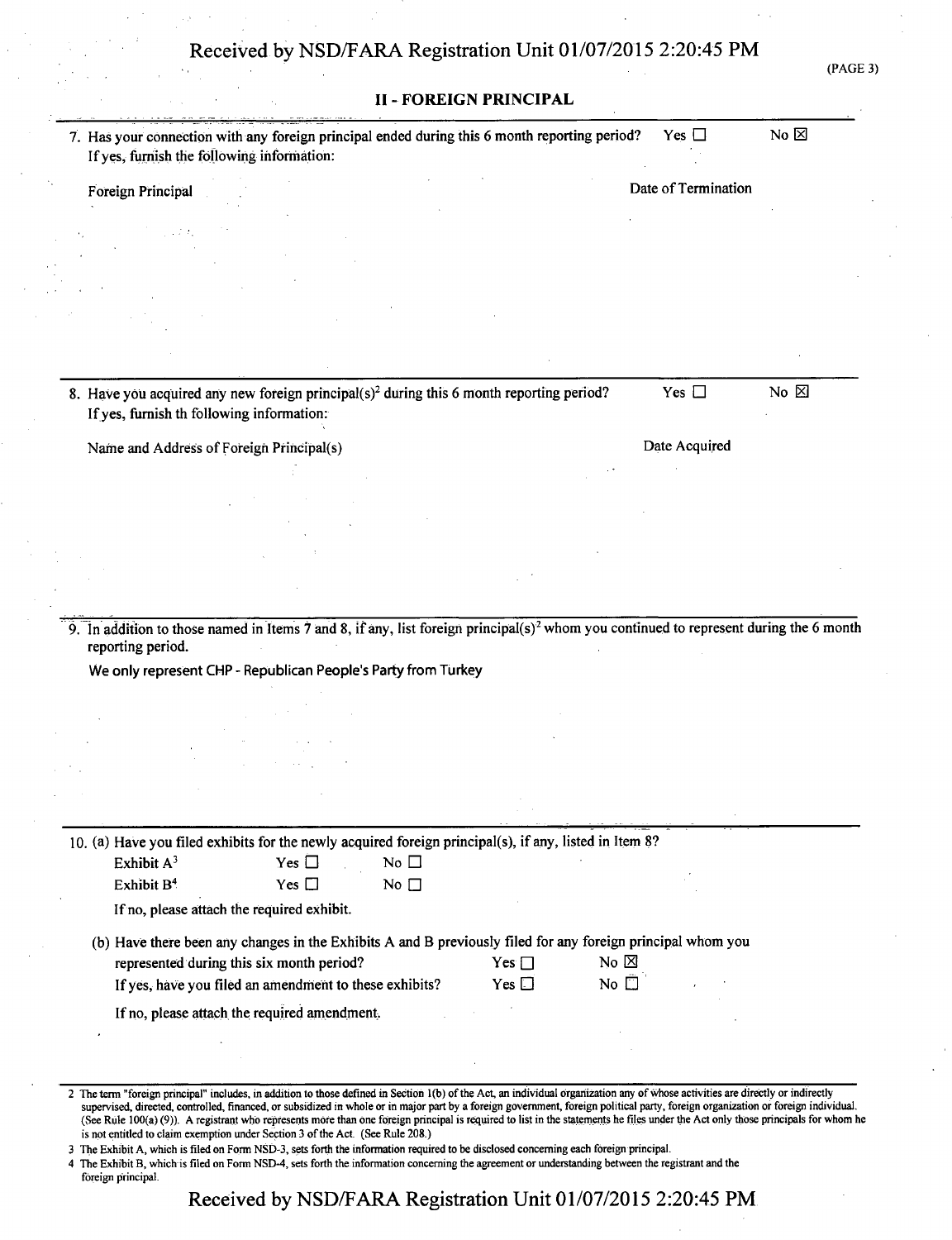#### (PAGE 4)

#### **III - ACTIVITIES**

**11. During this 6 month reporting period, have you engaged in any activities for or rendered any services to any foreign principal named in Items 7, 8, or 9 of this statement?** Yes  $\Box$  No  $\boxtimes$ named in Items 7, 8, or 9 of this statement?

**Ifyes, identify each foreign principal and describe in full detail your activities and services:** 

**12. During this 6 month reporting period, have you on behalf of any foreign principal engaged in political activity<sup>5</sup> as defined below?**   $\mathsf{Yes} \boxtimes \mathsf{No} \square$ 

**If yes, identify each such foreign principal and describe in full detail all such political activity, indicating, among other things, the relations, interests and policies sought to be influenced and the means employed to achieve this purpose. If the registrant arranged, sponsored or delivered speeches, lectures or radio and TV broadcasts, give details as to dates, places of delivery, names of speakers and subject matter.** 

We only represent CHP - Republican People's Party in Turkey. Please see additional report for all activities and efforts.

**13. In addition to the above described activities, if any, have you engaged in activity on your own behalf which benefits your foreign principal(s)?** Yes  $\boxtimes$  No  $\Box$ 

**If yes, describe fully.** 

We only represent CHP - Republican People's Party in Turkey. Please see additional report for all activities and efforts.

5 "Political activity," as defined in Section l(o)of the Act, means any activity that the person engaging in believes will, or that the person intends to, in any way influence any agency or official of the Government of the United States or any section of the public within the United States with reference to formulating, adopting or changing the domestic or foreign policies of the United States or with reference to political or public interests, policies, or relations of a government of a foreign country or a foreign political party. **Received by NSD/FARA Registration Unit 01/07/2015 2:20:45 PM**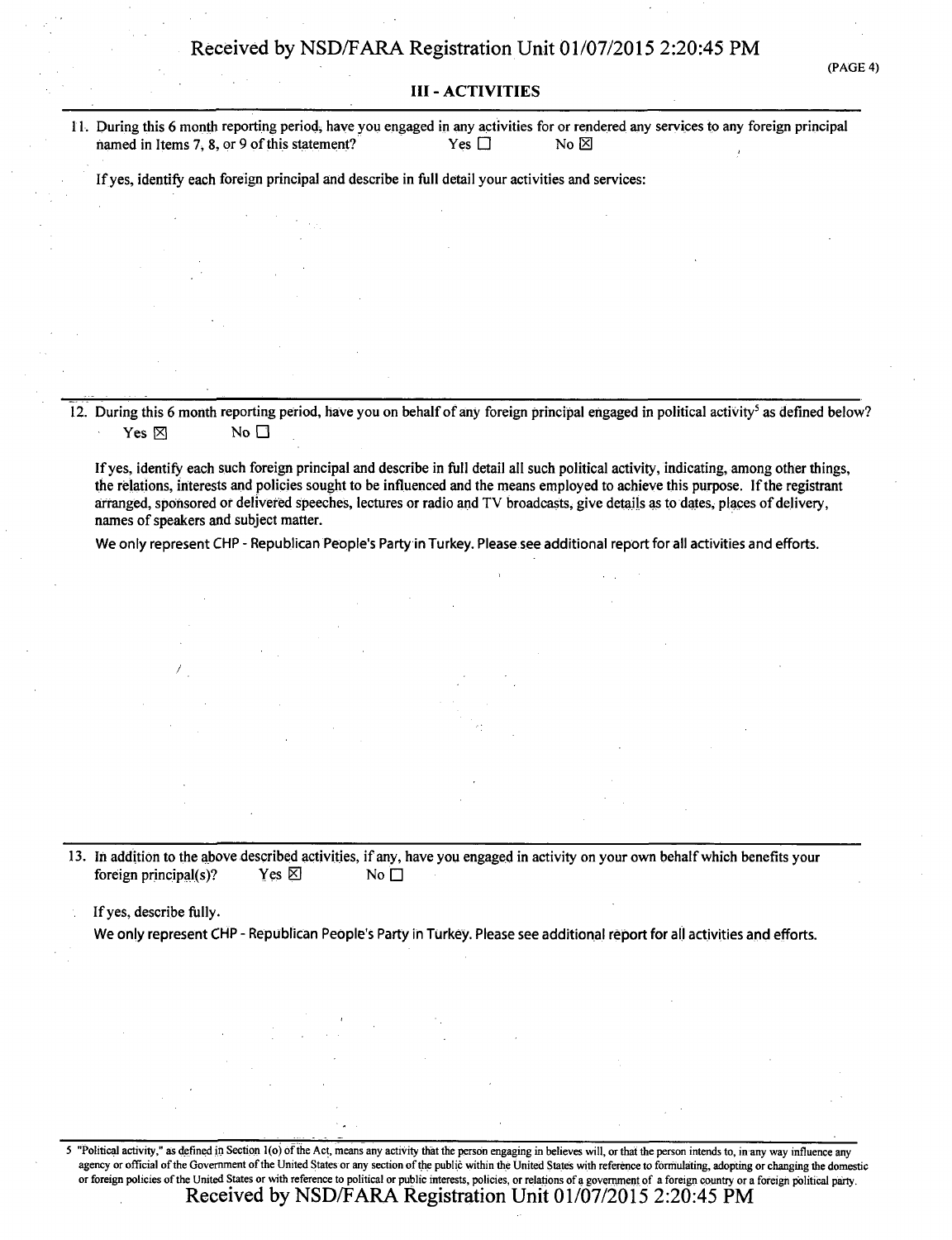#### **TV - FINANCIAL INFORMATION**

#### **14(a) RECEIPTS-MONIES**

**During this 6 month reporting period, have you received from any foreign principal named in Items 7, 8, or 9 of this statement, or from any other source, for or in the interests of any such foreign principal, any contributions, income or** money either as compensation or otherwise?<br>
Yes  $\boxtimes$  No  $\Box$ **money either as compensation or otherwise?** Yes  $\boxtimes$  No  $\Box$ 

**If no, explain why.** 

**If yes, set forth below in the required detail and separately for each foreign principal an account of such monies.<sup>6</sup>**

| Date           | From Whom         | Purpose       | Amount |
|----------------|-------------------|---------------|--------|
| June 2014      | Burcu Ozyurtlu    | Donation      | 9,000  |
| June 2014      | CHP-Turkey        | <b>Budget</b> | 17,776 |
| July 2014      | CHP-Turkey        | <b>Budget</b> | 17.776 |
| August 2014    | <b>CHP-Turkey</b> | <b>Budget</b> | 17,776 |
| September 2014 | CHP - Turkey      | <b>Budget</b> | 17.776 |
| October 2014   | CHP-Turkey        | <b>Budget</b> | 5,000  |
|                |                   |               |        |

85,104

**Total** 

#### **(b) RECEIPTS - FUNDRAISING CAMPAIGN**

| During this 6 month reporting period, have you received, as part of a fundraising campaign <sup>7</sup> , any money on behalf of any |                 |              |           |
|--------------------------------------------------------------------------------------------------------------------------------------|-----------------|--------------|-----------|
| foreign principal named in Items 7, 8, or 9 of this statement?                                                                       |                 | Yes ⊠        | No $\Box$ |
| If yes, have you filed an Exhibit $D^8$ to your registration?                                                                        |                 | Yes <b>X</b> | No $\Box$ |
| If yes, indicate the date the Exhibit D was filed.                                                                                   | Date 12/30/2014 |              |           |

#### **(c) RECEIPTS-THINGS OF VALUE**

During this 6 month reporting period, have you received any thing of value<sup>9</sup> other than money from any foreign principal named in Items 7, 8, or 9 of this statement, or from any other source, for or in the interests of any such foreign principal?  $Yes \Box$  No  $\boxtimes$ 

**If yes, furnish the following information:** 

Foreign Principal **Foreign Purpose Date Received Thing of Value Purpose** 

- 6, 7 A registrant is required to file an Exhibit D if he collects or receives contributions, loans, moneys, or other things of value for a foreign principal, as part ofa fundraising campaign. (See Rule 201(e)).
- 8 An Exhibit D, for which no printed form is provided, sets forth an account of money collected or received as a result of a fundraising campaign and transmitted for a foreign principal.
- Things of value include but are not limited to gifts, interest free loans, expense free travel, favored stock purchases, exclusive rights, favored treatment over competitors, "kickbacks," and the like: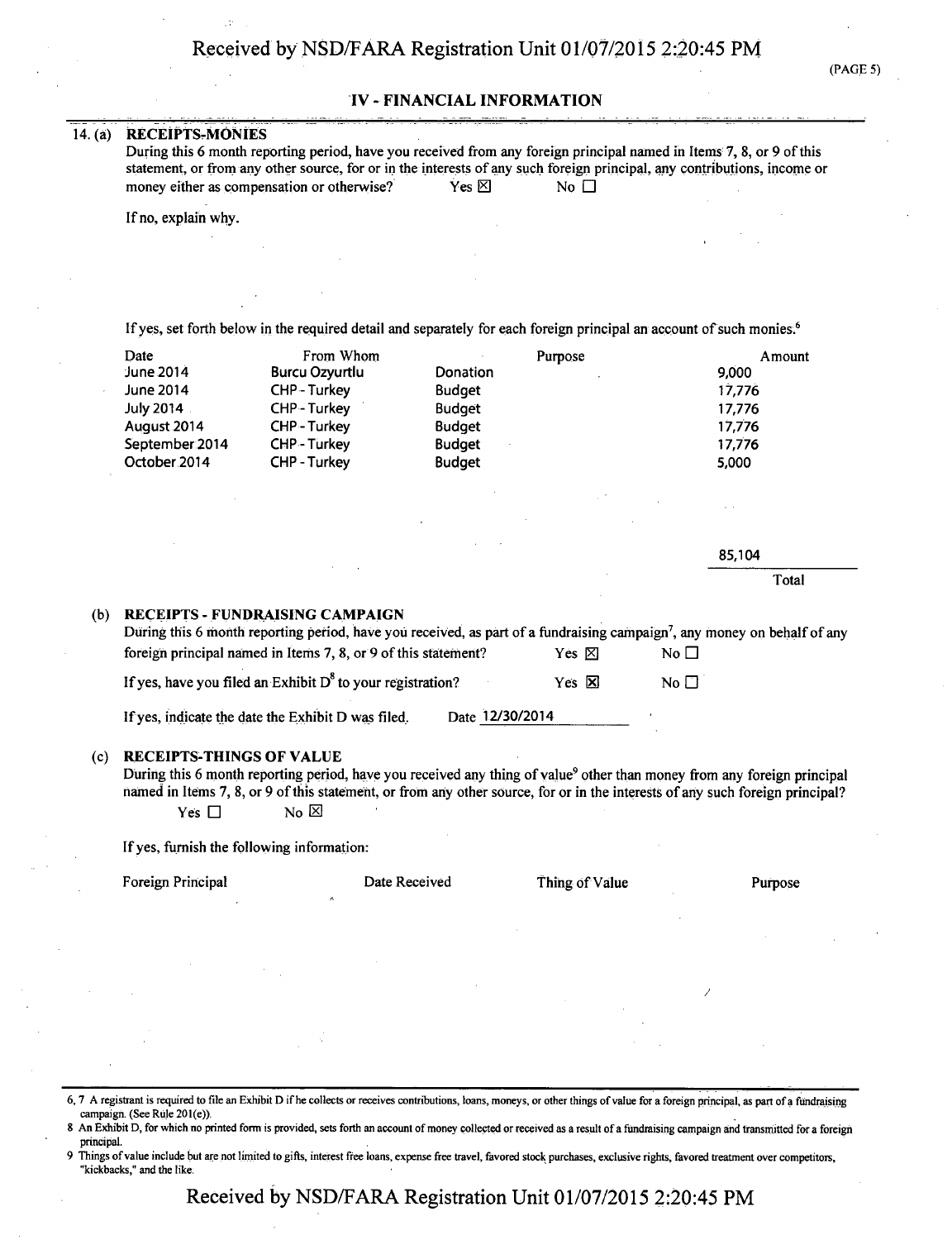# Received by NSD/FARA Registration Unit 01/07/2015 2:20:45 PM

(PAGE 6)

Total

| 15. (a) | DISBURSEMENTS-MONIES                                                                                                                                                                    |  |  |  |  |  |
|---------|-----------------------------------------------------------------------------------------------------------------------------------------------------------------------------------------|--|--|--|--|--|
|         | During this 6 month reporting period, have you                                                                                                                                          |  |  |  |  |  |
|         | disbursed or expended monies in connection with activity on behalf of any foreign principal named in Items 7, 8, or<br>(1)                                                              |  |  |  |  |  |
|         | No $\boxtimes$<br>9 of this statement? Yes $\Box$                                                                                                                                       |  |  |  |  |  |
|         | No $\boxtimes$<br>transmitted monies to any such foreign principal?<br>Yes $\Box$<br>(2)                                                                                                |  |  |  |  |  |
|         |                                                                                                                                                                                         |  |  |  |  |  |
|         | If no, explain in full detail why there were no disbursements made on behalf of any foreign principal.                                                                                  |  |  |  |  |  |
|         | Budget and donations received are only spent for CHP Representation's operational expenses (rent, salary, tax etc).                                                                     |  |  |  |  |  |
|         | No funds are paid to any other group or firm for lobbying work.                                                                                                                         |  |  |  |  |  |
|         |                                                                                                                                                                                         |  |  |  |  |  |
|         | If yes, set forth below in the required detail and separately for each foreign principal an account of such monies, including<br>monies transmitted, if any, to each foreign principal. |  |  |  |  |  |
|         |                                                                                                                                                                                         |  |  |  |  |  |

Date To Whom To Whom Purpose Amount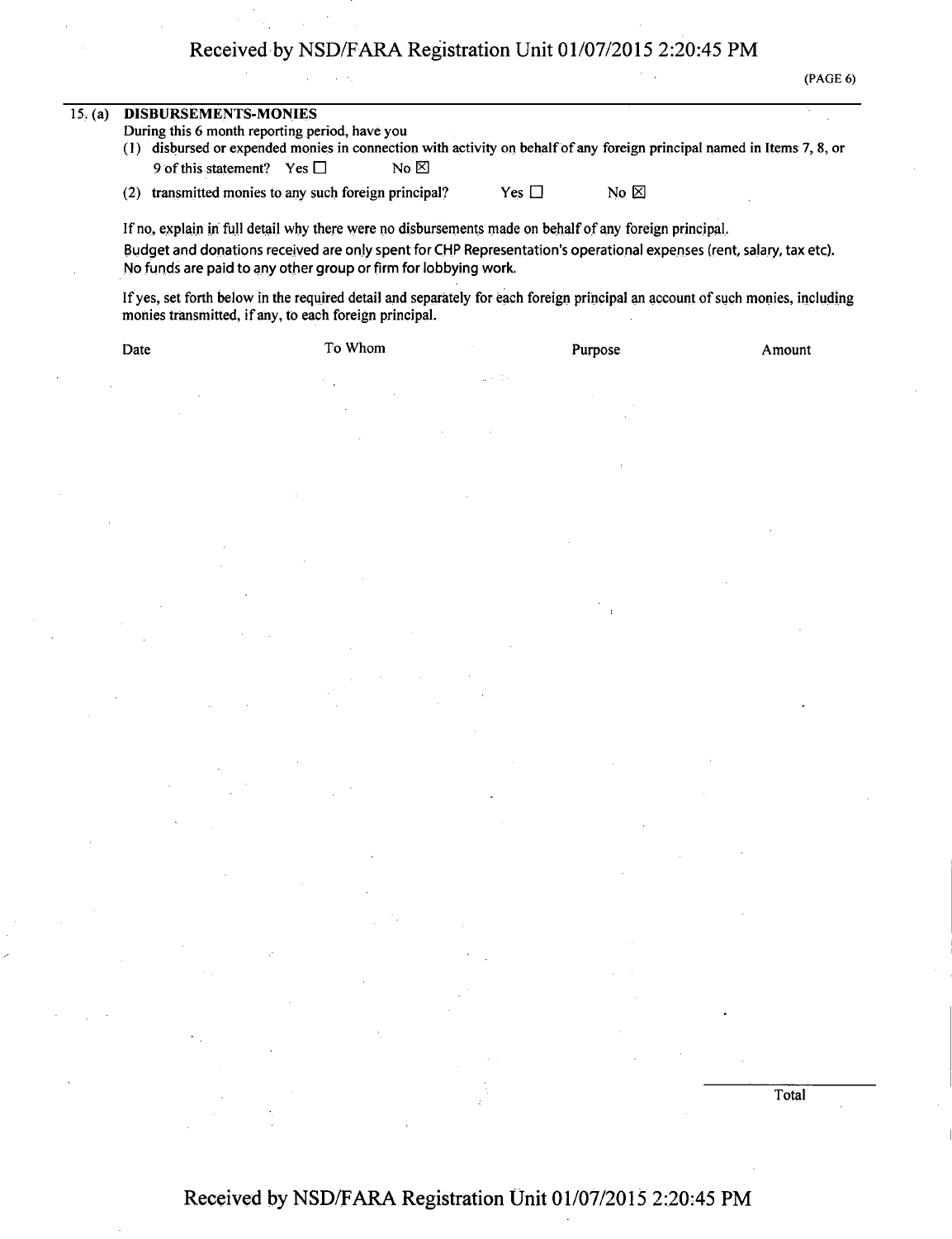## Received by NSD/FARA Registration Unit 01/07/2015 2:20:45 PM

#### (b) DISBURSEMENTS-THINGS OF VALUE

(PAGE 7)

During this 6 month reporting period, have you disposed of anything of value<sup>10</sup> other than money in furtherance of or in connection with activities on behalf of any foreign principal named in Items 7, 8, or 9 of this statement?

 $Yes \Box$  No  $\boxtimes$ 

If yes, furnish the following information:

| Date.                             | Recipient                                                                                                                                                                                                  | Foreign Principal                       | Thing of Value                                         | Purpose |
|-----------------------------------|------------------------------------------------------------------------------------------------------------------------------------------------------------------------------------------------------------|-----------------------------------------|--------------------------------------------------------|---------|
| $\mathbf{r}$                      |                                                                                                                                                                                                            |                                         |                                                        |         |
|                                   | $\mathcal{L}^{\text{max}}_{\text{max}}$ and $\mathcal{L}^{\text{max}}_{\text{max}}$ and $\mathcal{L}^{\text{max}}_{\text{max}}$ and $\mathcal{L}^{\text{max}}_{\text{max}}$<br>and the control of the con- |                                         |                                                        |         |
| $\sim$                            | and the state                                                                                                                                                                                              |                                         |                                                        |         |
| and the control of the control of | $\sim$<br>the control of the control of the                                                                                                                                                                |                                         |                                                        |         |
| $\mathcal{E}$                     | <b>Contractor</b>                                                                                                                                                                                          | $\mathcal{L}^{\text{max}}_{\text{max}}$ | the control of the control of the control of<br>$\sim$ |         |
| $\sim$                            | $\sim$                                                                                                                                                                                                     |                                         |                                                        |         |
| $\epsilon$                        | $\sim 10^7$                                                                                                                                                                                                |                                         |                                                        |         |
| $\sim$                            | <b>All Store</b>                                                                                                                                                                                           |                                         |                                                        |         |
|                                   | $\frac{1}{2}$ .<br><b>Carl Corp.</b>                                                                                                                                                                       |                                         |                                                        |         |

#### (c) DISBURSEMENTS-POLITICAL CONTRIBUTIONS

During this 6 month reporting period, have you from your own funds and on your own behalf either directly or through any other person, made any contributions of money or other things of value'<sup>1</sup> in connection with an election to any political office, or in connection with any primary election, convention, or caucus held to select candidates for political office?

 $Yes \Box$  No  $\boxtimes$ 

If yes, furnish the following information:

Date Amount or Thing of Value Political Organization or Candidate Location of Event DISCLAIMER: Mr Yurter Ozcan donated \$1,000 to Turkish Coalition USA Political Action Committee on his own behalf, not CHP. This was for a luncheon for John Foust campaign in Virginia in 2014.

#### 10,11 Things of value include but are not limited to gifts, interest free loans, expense free travel, favored stock purchases, exclusive rights, favored treatment over competitors, "kickbacks," and the like.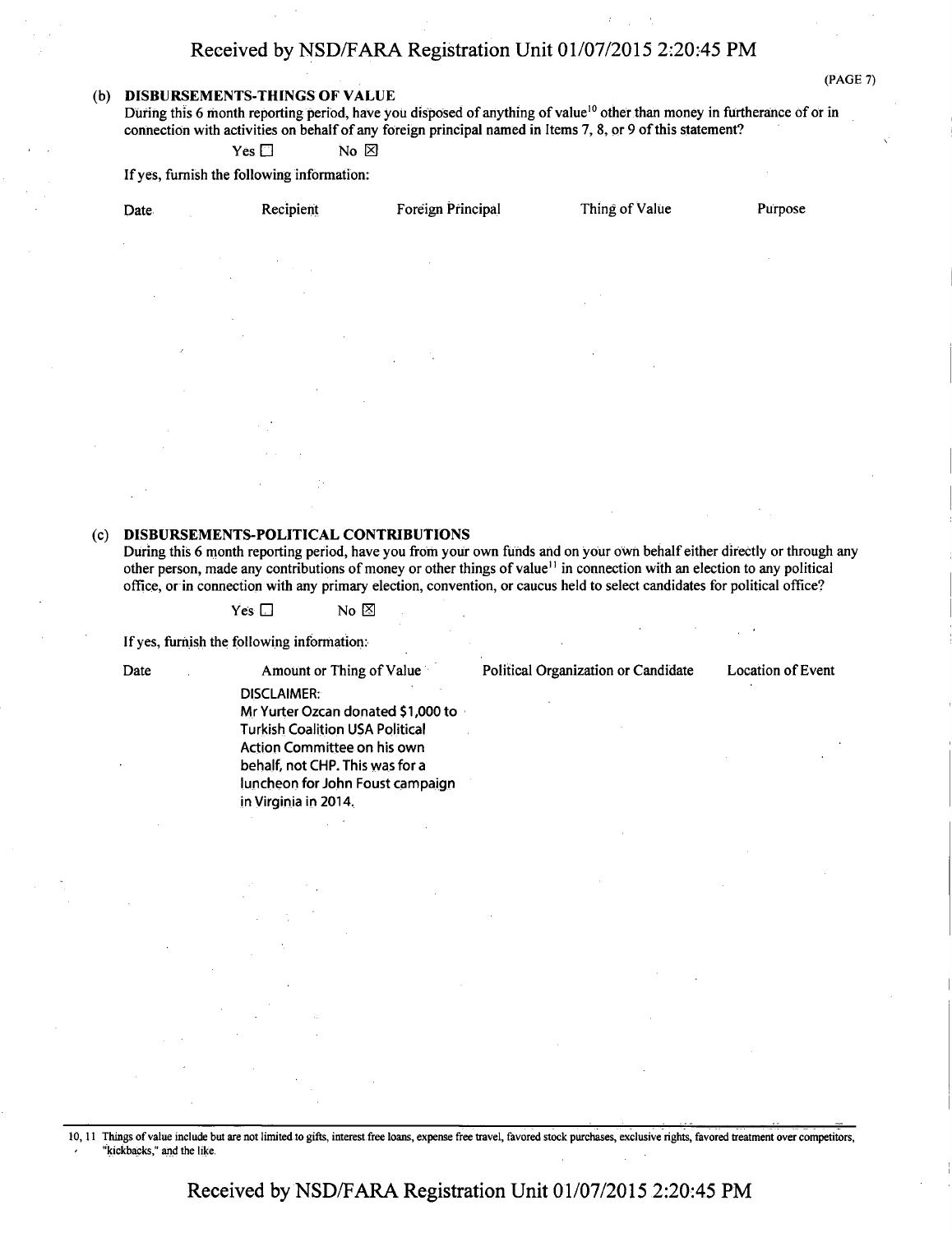# **V - INFORMATIONAL MATERIALS**

| 16. (a) During this 6 month reporting period, did you prepare, disseminate or cause to be disseminated any informational materials? <sup>12</sup><br>Yes $\boxtimes$<br>No $\square$                                                                                                                                                                                                                                                                                                                                                                                                                        |
|-------------------------------------------------------------------------------------------------------------------------------------------------------------------------------------------------------------------------------------------------------------------------------------------------------------------------------------------------------------------------------------------------------------------------------------------------------------------------------------------------------------------------------------------------------------------------------------------------------------|
| If Yes, go to Item 17.                                                                                                                                                                                                                                                                                                                                                                                                                                                                                                                                                                                      |
| (b) If you answered No to Item 16(a), do you disseminate any material in connection with your registration?                                                                                                                                                                                                                                                                                                                                                                                                                                                                                                 |
| Yes $\Box$<br>No $\square$                                                                                                                                                                                                                                                                                                                                                                                                                                                                                                                                                                                  |
| If Yes, please forward the materials disseminated during the six month period to the Registration Unit for review.                                                                                                                                                                                                                                                                                                                                                                                                                                                                                          |
| 17. Identify each such foreign principal.                                                                                                                                                                                                                                                                                                                                                                                                                                                                                                                                                                   |
| CHP Representation to the United States has an email group of 4,000 individuals in the US and occasionally disseminates<br>invites to meetings and articles.                                                                                                                                                                                                                                                                                                                                                                                                                                                |
|                                                                                                                                                                                                                                                                                                                                                                                                                                                                                                                                                                                                             |
|                                                                                                                                                                                                                                                                                                                                                                                                                                                                                                                                                                                                             |
|                                                                                                                                                                                                                                                                                                                                                                                                                                                                                                                                                                                                             |
| 18. During this 6 month reporting period, has any foreign principal established a budget or allocated a specified sum of money to<br>finance your activities in preparing or disseminating informational materials?<br>No $\square$<br>Yes $\boxtimes$                                                                                                                                                                                                                                                                                                                                                      |
| If yes, identify each such foreign principal, specify amount, and indicate for what period of time.<br>We use an email marketing program on an ongoing basis.                                                                                                                                                                                                                                                                                                                                                                                                                                               |
|                                                                                                                                                                                                                                                                                                                                                                                                                                                                                                                                                                                                             |
|                                                                                                                                                                                                                                                                                                                                                                                                                                                                                                                                                                                                             |
|                                                                                                                                                                                                                                                                                                                                                                                                                                                                                                                                                                                                             |
|                                                                                                                                                                                                                                                                                                                                                                                                                                                                                                                                                                                                             |
| 19. During this 6 month reporting period, did your activities in preparing, disseminating or causing the dissemination of informational<br>materials include the use of any of the following:                                                                                                                                                                                                                                                                                                                                                                                                               |
| $\Box$ Radio or TV broadcasts<br>$\Box$ Magazine or newspaper $\Box$ Motion picture films<br>$\Box$ Letters or telegrams                                                                                                                                                                                                                                                                                                                                                                                                                                                                                    |
| $\boxtimes$ Press releases<br>$\Box$ Advertising campaigns<br>$\Box$ Pamphlets or other publications $\boxtimes$ Lectures or speeches                                                                                                                                                                                                                                                                                                                                                                                                                                                                       |
| $\Box$ Other (specify) ______                                                                                                                                                                                                                                                                                                                                                                                                                                                                                                                                                                               |
| <b>Electronic Communications</b>                                                                                                                                                                                                                                                                                                                                                                                                                                                                                                                                                                            |
| $\boxtimes$ Email                                                                                                                                                                                                                                                                                                                                                                                                                                                                                                                                                                                           |
| $\boxtimes$ Website URL(s): www.chp-usa.org                                                                                                                                                                                                                                                                                                                                                                                                                                                                                                                                                                 |
| $\boxtimes$ Social media websites URL(s): www.facebook.com/chpamerika www.twitter.com/chpamerika                                                                                                                                                                                                                                                                                                                                                                                                                                                                                                            |
| $\Box$ Other (specify)                                                                                                                                                                                                                                                                                                                                                                                                                                                                                                                                                                                      |
| 20. During this 6 month reporting period, did you disseminate or cause to be disseminated informational materials among any of<br>the following groups:                                                                                                                                                                                                                                                                                                                                                                                                                                                     |
| $\Box$ Public officials<br>$\Box$ Libraries<br>$\Box$ Newspapers                                                                                                                                                                                                                                                                                                                                                                                                                                                                                                                                            |
| Legislators<br>$\Box$ Editors<br>El Educational institutions                                                                                                                                                                                                                                                                                                                                                                                                                                                                                                                                                |
| Government agencies<br>$\boxtimes$ Civic groups or associations<br>$\boxtimes$ Nationality groups                                                                                                                                                                                                                                                                                                                                                                                                                                                                                                           |
| Other (specify)<br>and the state of the state of the state of the state of the state of the state of the state of the state of the<br>The state of the state of the state of the state of the state of the state of the state of the state of the st                                                                                                                                                                                                                                                                                                                                                        |
|                                                                                                                                                                                                                                                                                                                                                                                                                                                                                                                                                                                                             |
| 21. What language was used in the informational materials:                                                                                                                                                                                                                                                                                                                                                                                                                                                                                                                                                  |
| $\boxtimes$ Other (specify) Turkish<br>$\boxtimes$ English                                                                                                                                                                                                                                                                                                                                                                                                                                                                                                                                                  |
| 22. Did you file with the Registration Unit, U.S. Department of Justice a copy of each item of such informational materials<br>$Y_{\text{es}}$ $\Box$<br>$_{\rm No}$ $\boxtimes$<br>disseminated or caused to be disseminated during this 6 month reporting period?                                                                                                                                                                                                                                                                                                                                         |
| 23. Did you label each item of such informational materials with the statement required by Section 4(b) of the Act?<br>Yes $\boxtimes$<br>No $\square$                                                                                                                                                                                                                                                                                                                                                                                                                                                      |
| 12 The term informational materials includes any oral, visual, graphic, written, or pictorial information or matter of any kind, including that published by means of advertising,<br>books, periodicals, newspapers, lectures, broadcasts, motion pictures, or any means or instrumentality of interstate or foreign commerce or otherwise. Informational materials<br>disseminated by an agent of a foreign principal as part of an activity in itself exempt from registration, or an activity which by itself would not require registration, need not be<br>filed pursuant to Section 4(b) of the Act. |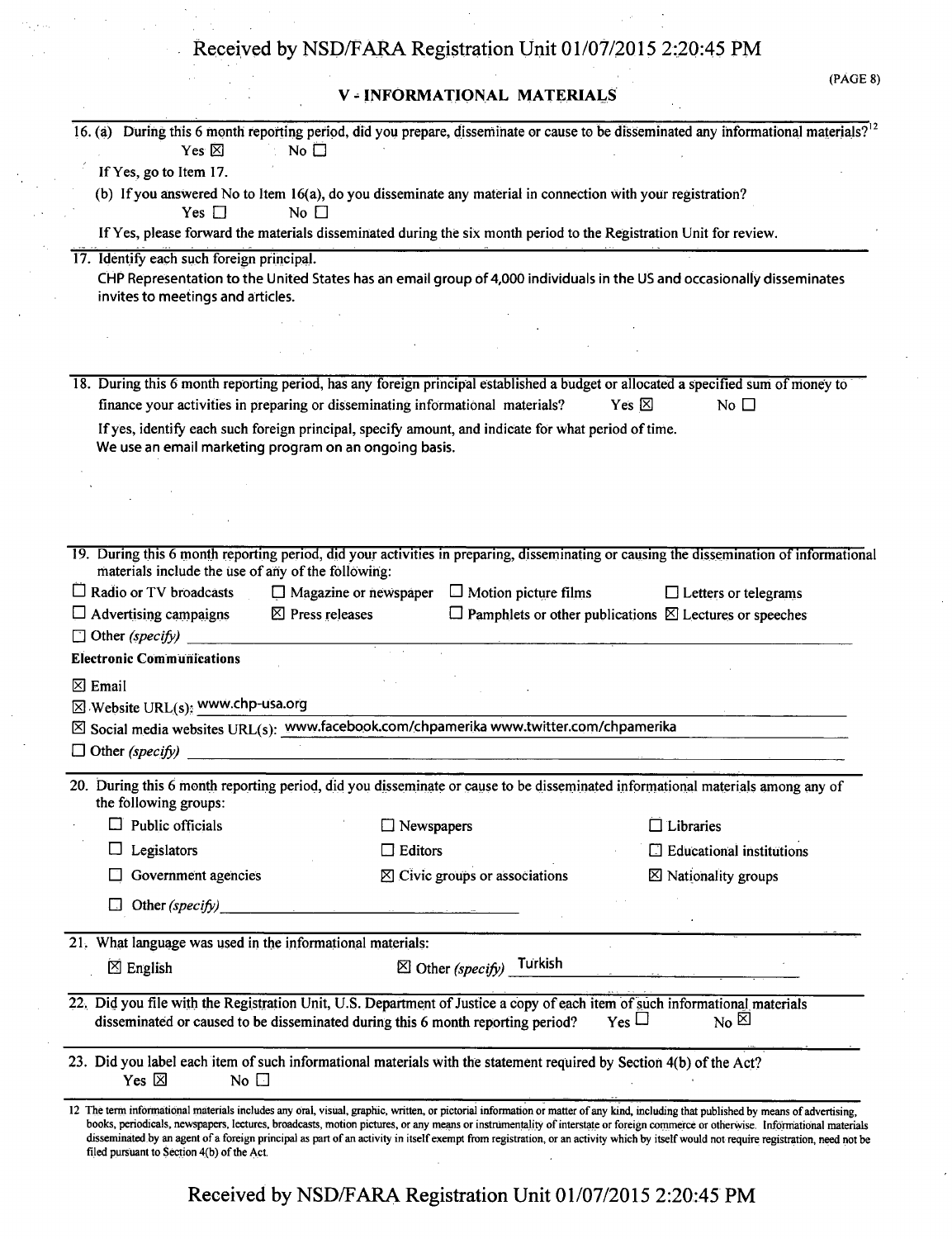(PAGE 9)

#### **VI - EXECUTION**

**In accordance with 28 U.S.C. § 1746, the undersigned swear(s) or affirm(s) under penalty of perjury that he/she has (they have) read the information set forth in this registration statement and the attached exhibits and that he/she is (they are) familiar with the contents thereof and that such contents are in their entirety true and accurate to the best of his/her (their) knowledge and belief, except that the undersigned make(s) no representation as to truth or accuracy of the information contained in the attached Short Form Registration Statement(s), if any, insofar as such information is not within his/her (their) personal knowledge.** 

(Date of signature) (Print or type name under each signature or provide electronic signature<sup>13</sup>)

**January 07, 2015 N FAZLI YURTER OZCAN Exigned Proposed Assumption of the USIS of PAZLI YURTER OZCAN** 

13 This statement shall be signed by the individual agent, if the registrant is an individual, or by a majority of those partners, officers, directors or persons performing similar functions, if the registrant is an organization, except that the organization can, by power of attorney, authorize one or more individuals to execute this statement on its behalf.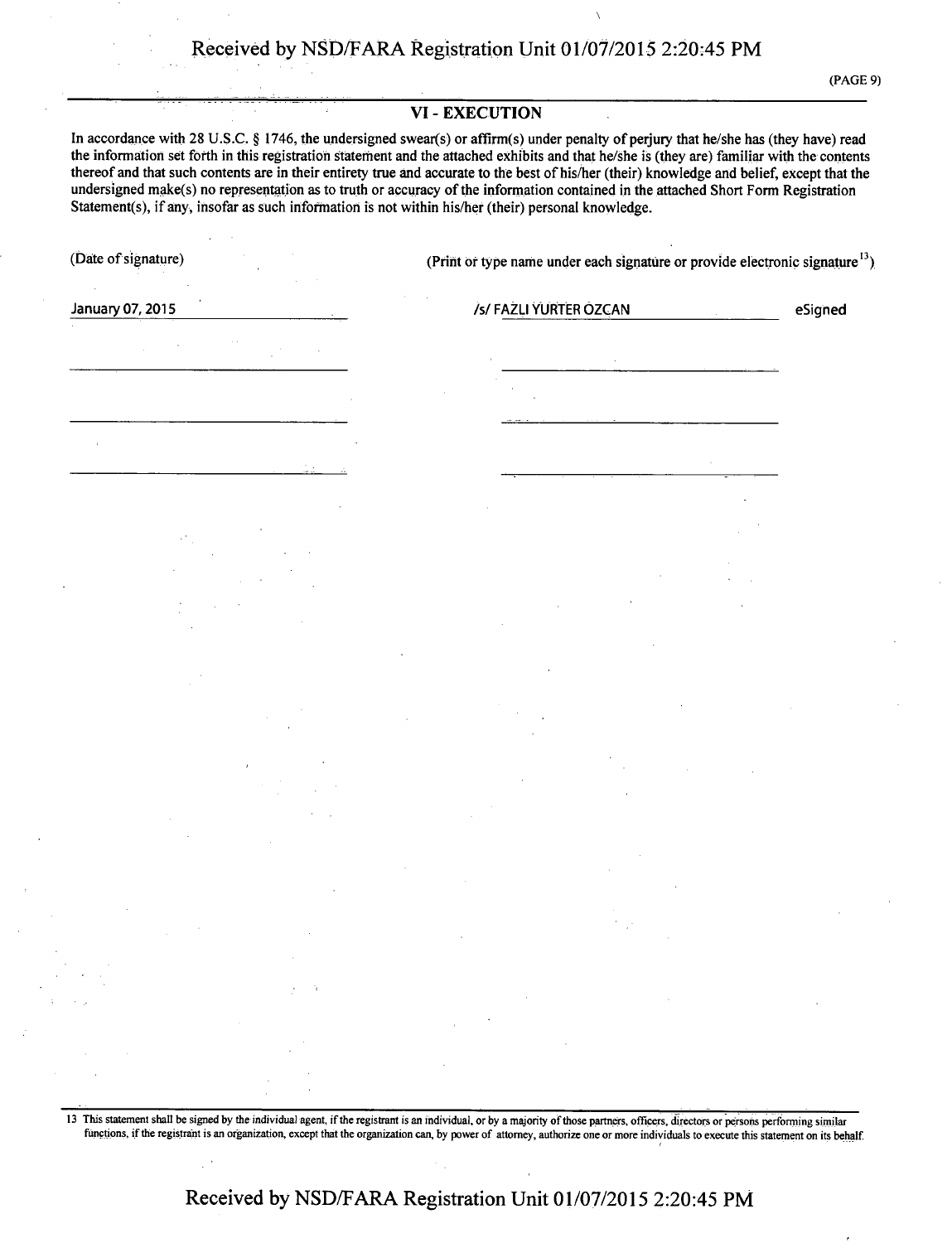#### **CHP Representation to the United States FARA Report (06.01.2014-11.30.2014)**

## **Organized a delegation of American Experts to Turkey (June 20-June 25<sup>th</sup>, 2014) Delegation:**

Yurter Ozcan – CHP Representative to the United States Sezen Uysal - businessman Michael Rubin, Resident Scholar, American Enterprise Institute Heather Hurlburt, Senior Fellow, National Security, Human Rights First Dan Arbell, Non-Resident Fellow, Brookings Institution

#### **20 June Friday**

17.00 Arrival to Istanbul

Accommodation: Hilton Istanbul Bomonti Hotel

#### **21 June Saturday**

11.30 Brunch with Faruk Eczacibasi at Kanyon (Vice Chairman of Eczacibasi Holding) 1130 Brunch with Faruk Eczacibasi at Kanyon (Vice Chairman of Eczacibasi Holding)

15.00 Meeting with Turkish journalists (Hilton Bomonti Hotel)

20.00 Dinner with Gursel Tekin, Secretary General, CHP (Su Ada)

#### 22 June Sunday

12.00 Lunch with businessmen and diplomats at Buyuk Klup (Cercle d'orient) - a private members' club on Anatolian Side

18.00 Boat Tour on Bosphorus

#### **23 June Monday**

10.30 Discussion on Turkish economy and financial markets - Murat Gulkan (Managing Director, Üniü Portfolio Management)

12.30 Lunch with Analysts at Cezayir Resturant

Departure to Ankara Late Afternoon (time TBD)

## Accommodation: Hilton Ankara Hotel

#### **24 June Tuesday**

Meeting with Turkish Journalists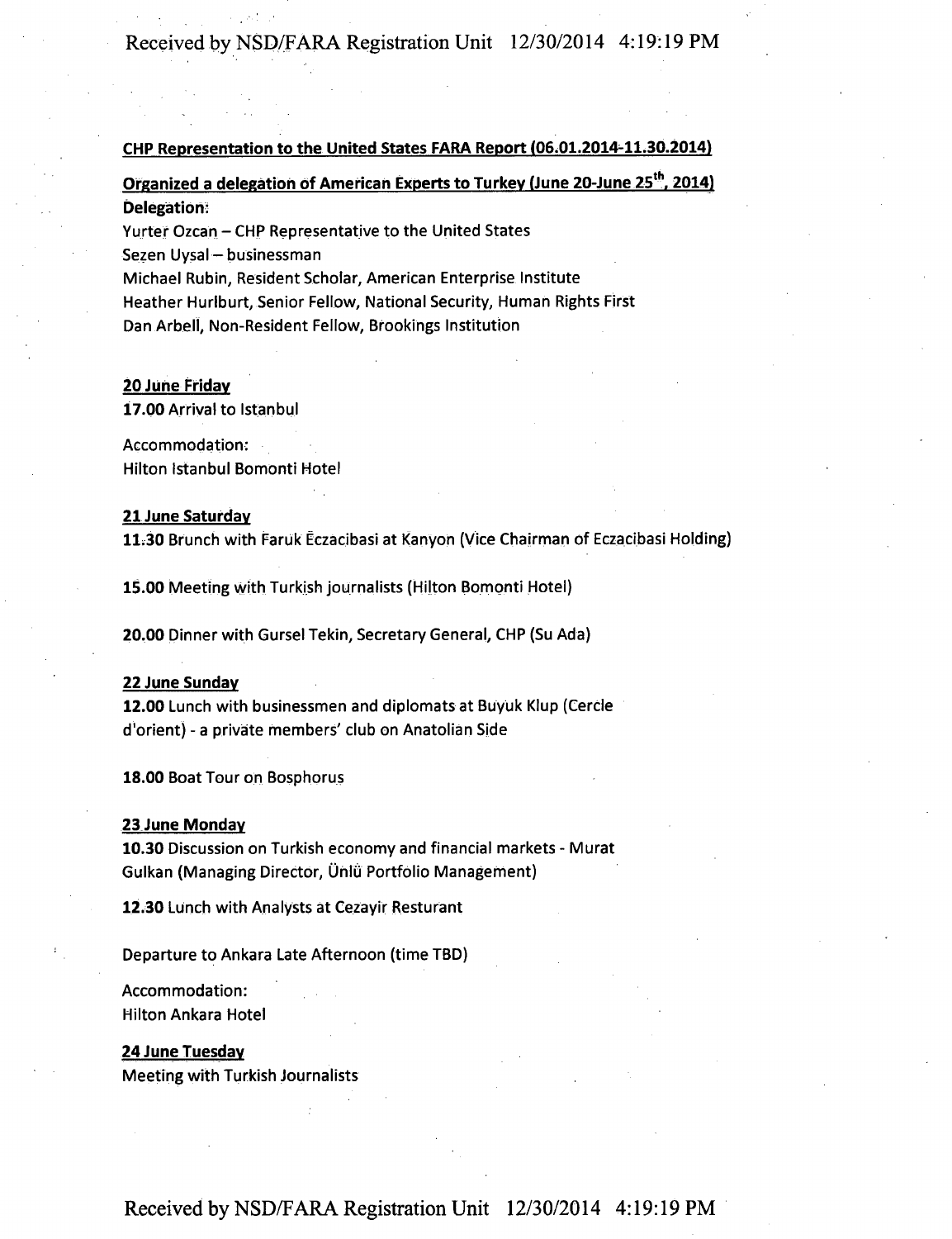#### **Dinner with CHP Senior Leadership**

#### **25 June Wed nesdav**

09.00 -15.00 Meetings at CHP Headquarters Kemal Kilicdaroglu, Chairman Faruk Logoglu, Vice Chairman, Foreign Affairs Faik Oztrak, Vice Chairman, Economy Roundtable with CHP Research Group

19.00 Dinner with Bulent Kusoglu - CHP MP, Ankara

## **Organized a visit for CHP Members of Parliament Mr Aykan Erdemir and Mr Faik Tunay (July 18-July 27, 2014)**

#### **July 18.2014 - Washington DC**

- Meeting with Deputy Chief of Mission to Washington DC Mr Tugay Tuncer
- Visit to US State Department Turkey Desk
- Turkish Policy Center Panel Hotel Palomar
- Dinner with CHP volunteers

#### **July 19.2014 - South New Jersey**

- Visiting Turkish community
- Iftar dinner with Turkish-American citizens

#### **July 20.2014- North New Jersey**

- Meeting with Pir Sultan Abdal Derhegi \
- ^ Visiting Turkish community
- Meeting with CHP New York/New Jersey volunteers
- Iftar dinner at Bergen Mosque in New Jersey

#### **July 21. 2014-Boston**

Panel with Turkish-American Community at Cambridge Public Library, Lecture Hall L

Iftar dinner with CHP Boston Volunteers Sabur Restaurant (212 Holland Street, Somerville)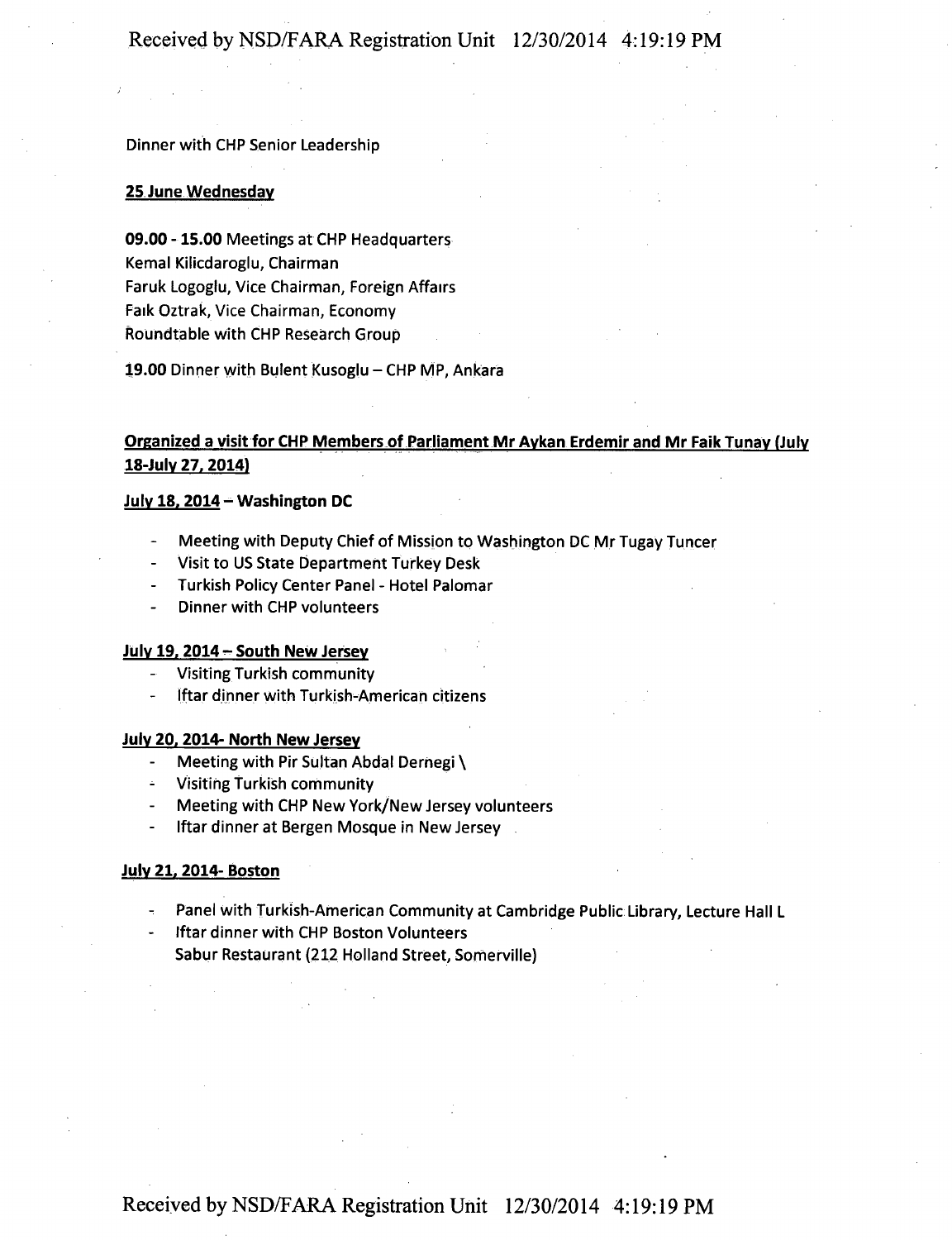## Received by NSD/FARA Registration Unit 12/30/2014 4:19:19 PM

#### **July 22, 2014- Chicago**

- Visiting the Turkish Consulate in Chicago
- Dinner with CHP Chicago volunteers - Dinner with CHP Chicago volunteers

# **July 23. 2014-Houston**

Iftar dinner with ATA Houston - Iftardinner with ATA Houston

# **July 24. 2014- Houston**

- Meeting with businessman Michael Skelly
- Meeting with Turkish-American community
- Visiting the Turkish consulate
- Rice University Panel http://events.rice.edu/index.cfm?EventRecord=22754
- Iftar dinner with Turkish-American Community

#### **July 25. 2014- Los Angeles**

Visiting the Turkish consulate

#### **July 26,2014- Los Angeles**

- Meeting with LA Gezi Forum volunteers
- Dinner with CHP Volunteers

## **Led the election-observation efforts in six US cities where Turkish-American community voted during the Turkish Presidential Elections (July 31-August 3)**

#### **Organized a Washington DC visit for CHP VP Sezgin Tanrikulu (September 25-26)**

- Visited the Turkish Embassy and met with Deputy Chief of Mission Tugay Tuncer
- **Mr. Tanrikulu spoke at HDP Conference in National Press Club**

#### **Met with White House Turkey Director William Tuttle (Oct 1, 2014)**

#### **Organized a visit for CHP MP Umut Oran (October 6 & 7. 2014)**

- Meeting with Tolga Tanis (Hurriyet)
- Meeting with American Turkish Council President Jim Holmes
- Meeting with Center for American Progress (CAP) Expert Michael Werz

#### **Attended Annual JINSA Gala and Fall Meeting (November 17 & 18)**

#### **Gave a speech at Duke University (November 22)**

Received by NSD/FARA Registration Unit 12/30/2014 4:19:19 PM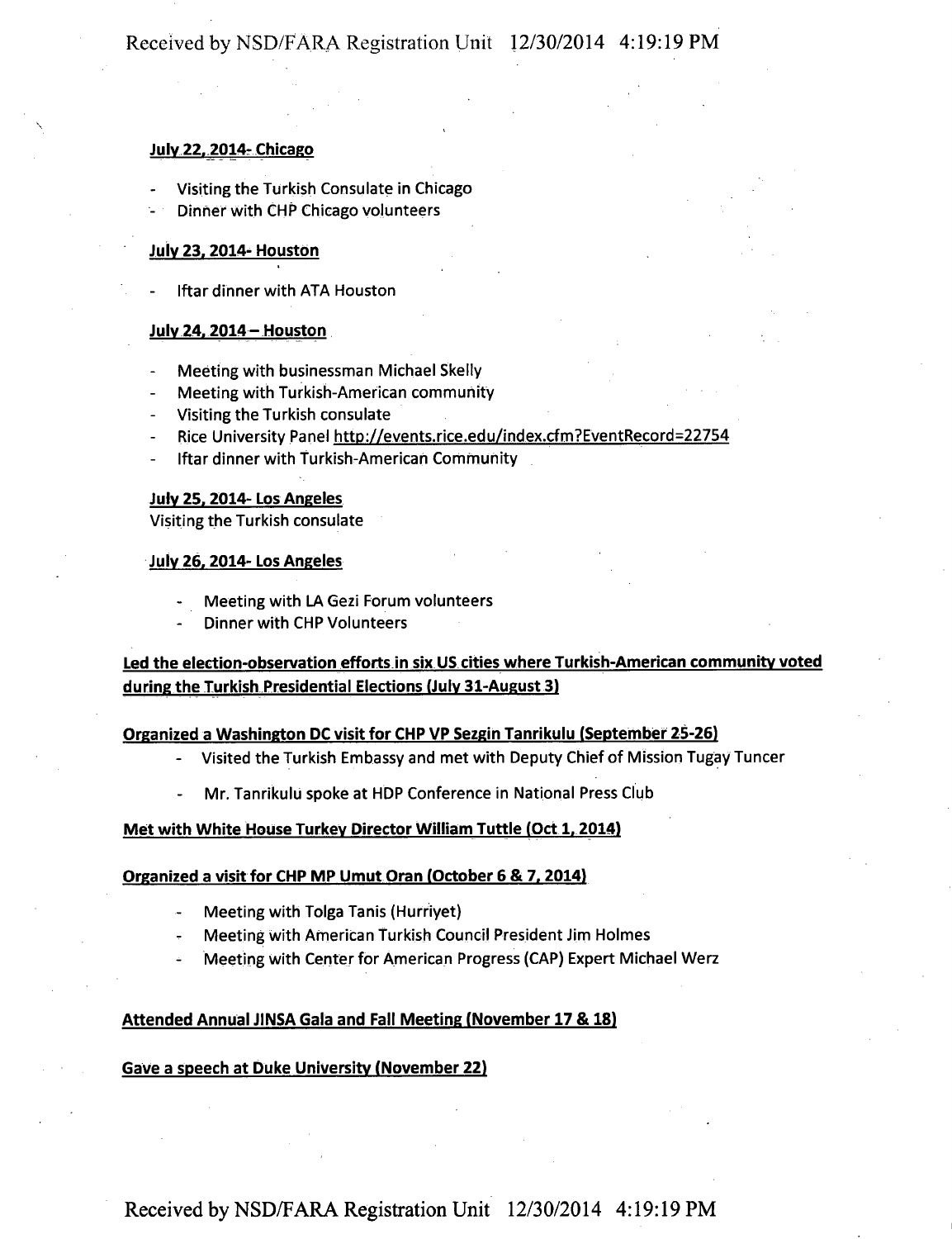## **Received by NSD/FARA Registration Unit 12/30/2014 4:19:19 PM**

## **DONATION RECEIVED:**

Ms Burcu Ozyurtlu June 12, 2014 \$9,000

## **BUDGET RECEIVED FROM CHP HEADQUARTERS (ANKARA-TURKEY):**

| June 2014:               | \$17,776 |
|--------------------------|----------|
| July 2014:               | \$17,776 |
| August 2014:             | \$17,776 |
| September 2014: \$17,776 |          |
| October 2014:            | \$5,000  |